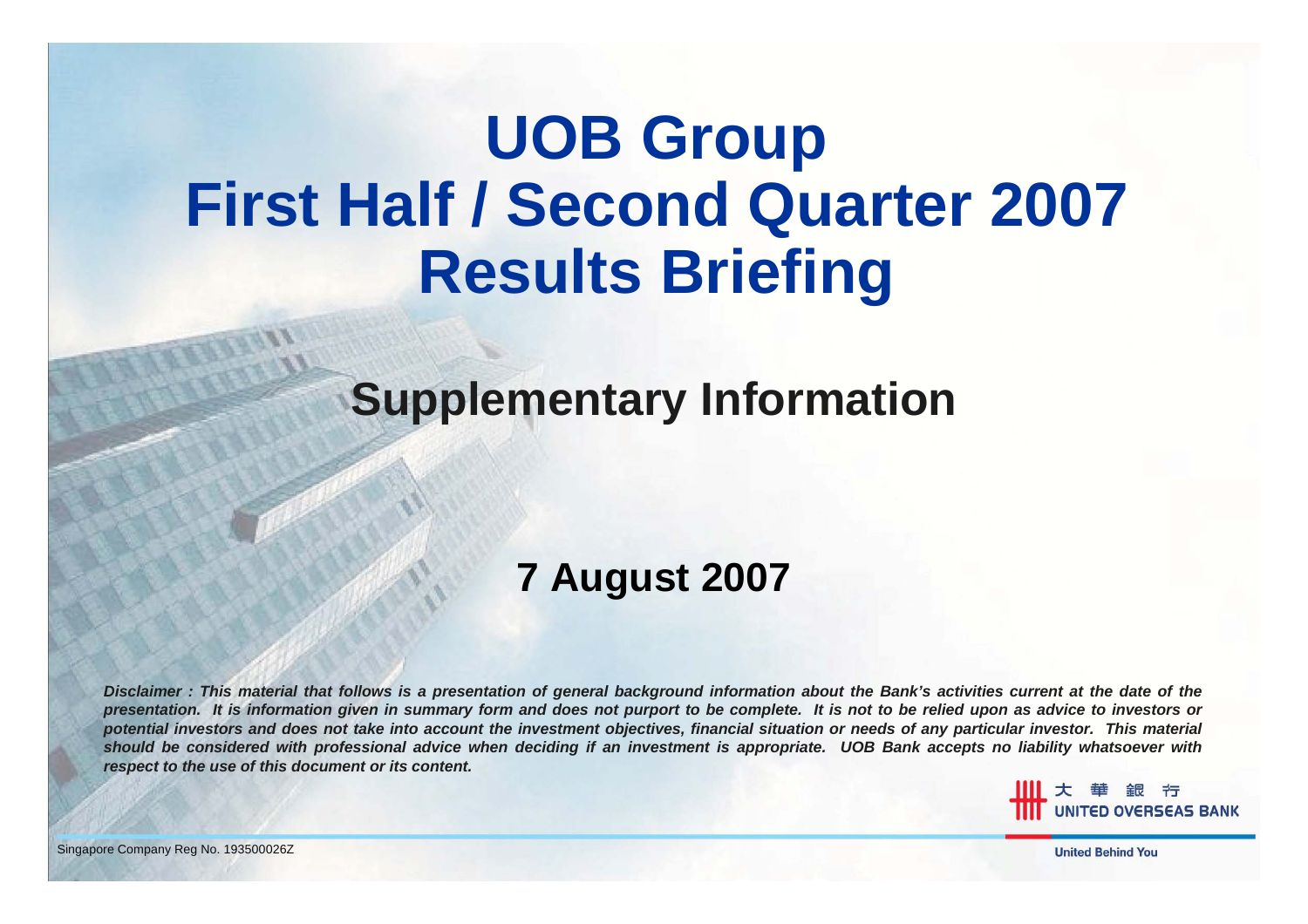## **UOB's CDO Investments**

#### **Total CDOs**

Total CDO investments of \$392m; of which \$91m are in high-grade ABS, and \$301m are in corporate CDOs.

Provisions of \$34m have been made as at end-June 2007. Further mark-to-market losses of \$15m is expected as at end-July 2007.

#### **ABS CDOs**

Total exposure of \$91m in high-grade ABS CDOs. No mezzanine ABS CDOs. There have been no downgrades in our investments.

#### **Corporate CDOs**

Out of the \$301m in corporate CDOs, \$103m are due to mature by March 2008, and a further \$75m by September 2009.

#### **Sub-prime RMBS**

We do not have direct exposure to US sub-prime mortgages.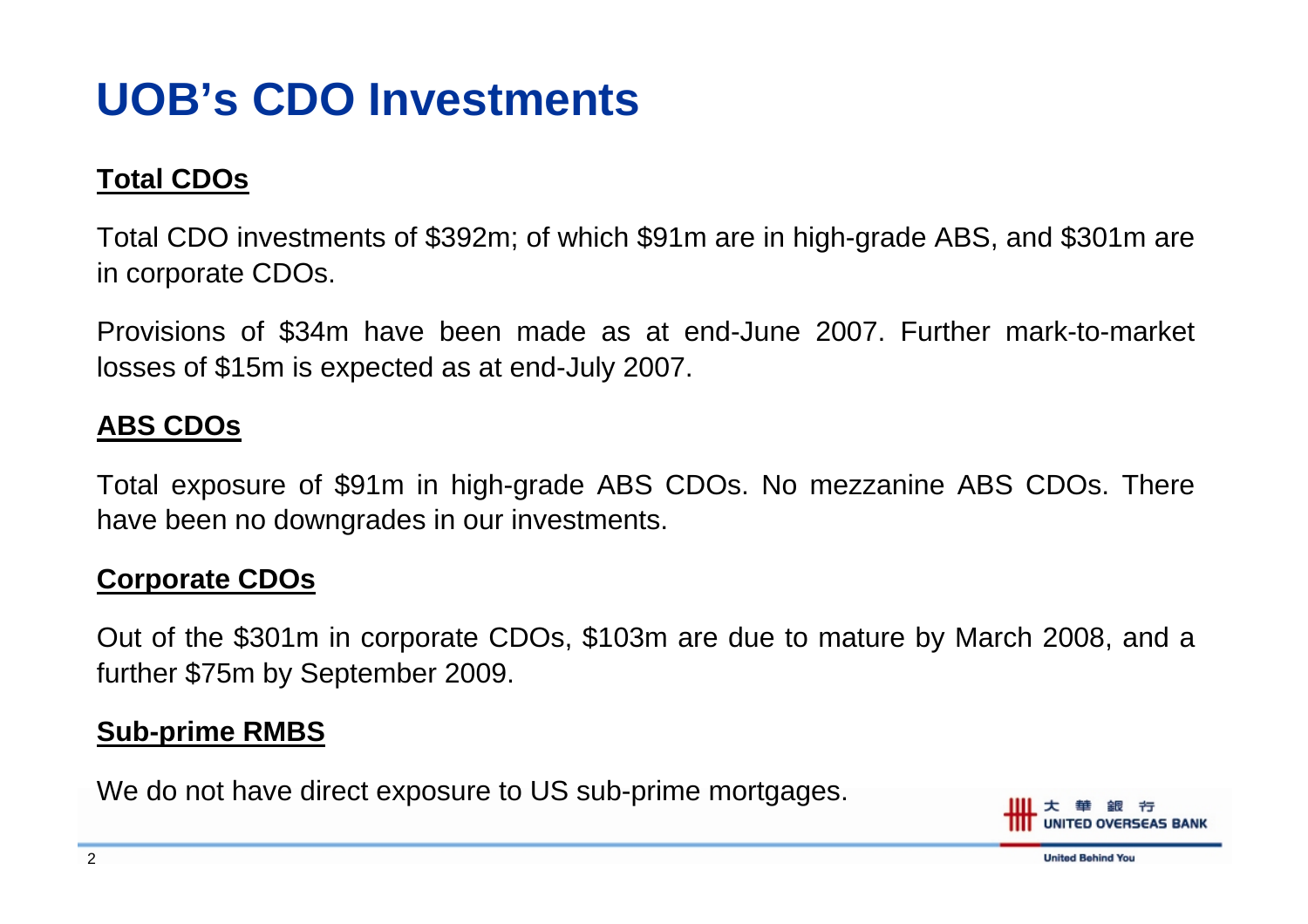### **UOB's CDO Investments**

#### **CDO Exposure As At End-July 2007**

#### **By Underlying Exposure and Rating**

|                       | <b>ABS CDO</b> |               | <b>Corporate CDO</b> |               | <b>Total</b> |      |
|-----------------------|----------------|---------------|----------------------|---------------|--------------|------|
| <b>Current Rating</b> | Amount (\$m)   | $\frac{0}{0}$ | Amount (\$m)         | $\frac{0}{0}$ | Amount (\$m) | $\%$ |
| <b>AAA</b>            | 19             | 21            | 45                   | 15            | 64           | 16   |
| AA                    | 15             | 17            | 151                  | 50            | 166          | 42   |
| $\bigwedge$           | 23             | 25            | 8                    | 3             | 31           | 8    |
| <b>BBB</b>            | 32             | 35            | 29                   | 10            | 61           | 16   |
| Non-rated             | $\overline{2}$ | 2             | 68                   | 22            | 70           | 18   |
| Total                 | 91             | 100           | 301                  | 100           | 392          | 100  |

These CDOs are intended for long-term investments, with mark-to-market impact posted to reserves. If any of these losses are deemed to be permanent, we will recognise them in P/L.